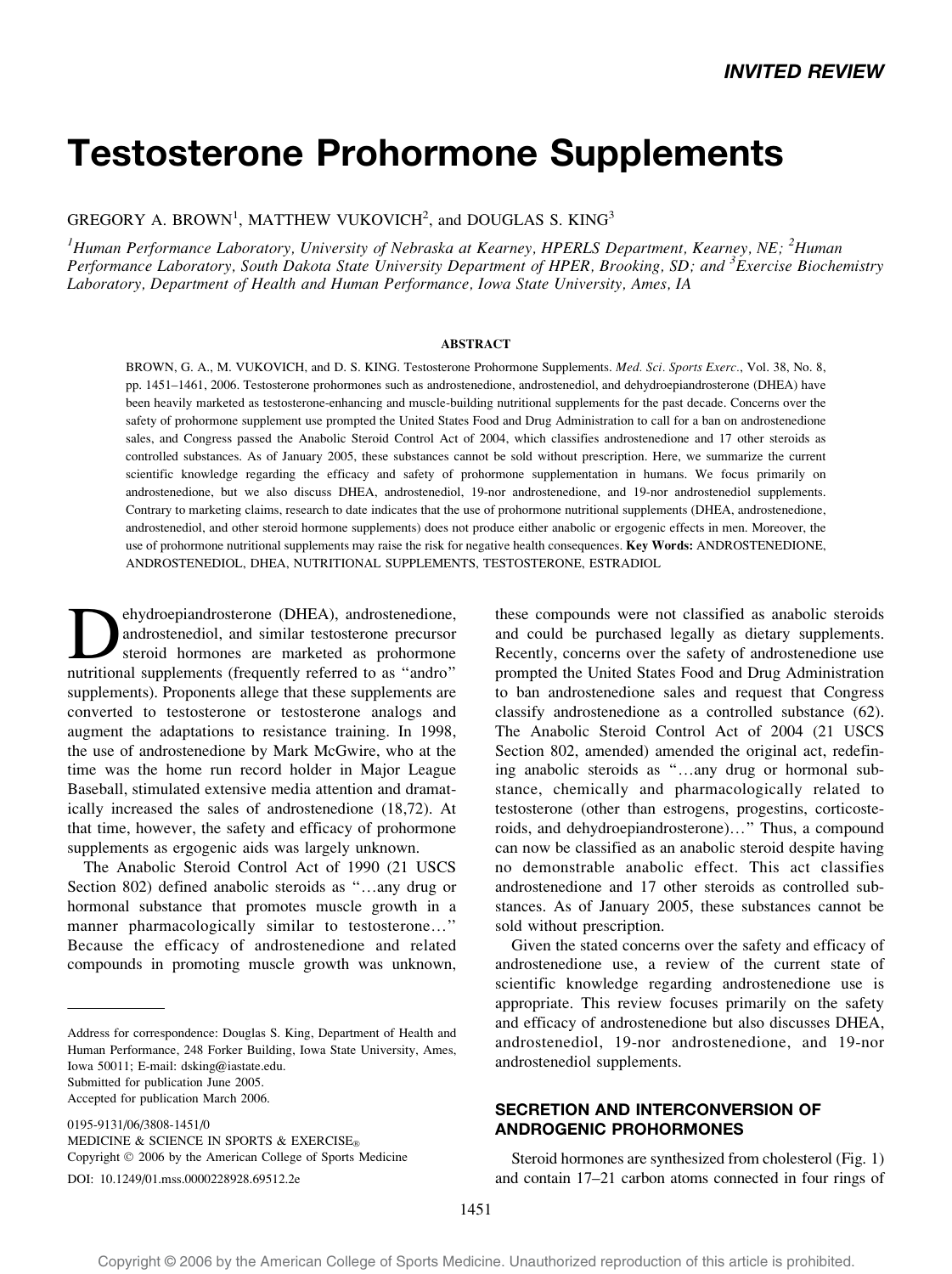

FIGURE 1—Interconversions of testosterone precursors, testosterone, estrogens, and inactive steroid hormones. A, cholesterol side chain cleavage; B, 17 $\alpha$  hydroxylase; C, 17,20 lyase; D, 3 $\beta$  hydroxysteroid dehydrogenase type 1; E, DHEA sulfotransferase; F, 3 $\beta$  hydroxysteroid dehydrogenase; G, 16 $\alpha$  hydroxylase; H, P450 aromatase; I, 5 $\alpha$ reductase; J, 17  $\beta$ -hydroxysteroid dehydrogenase.

five to six carbon atoms, with a few carbon atoms projecting from the cyclopentanoperhydrophenanthrene nucleus. Based on International Union of Pure and Applied Chemistry and International Union of Biochemistry and Molecular Biology standards, steroid hormones are given systematic names based on the position of the carbon atoms relative to the nucleus, as well as being given stereoisomer names if the groups are bound to asymmetric carbon atoms below the plane of the bond  $(\alpha)$  or above the plane  $(\beta)$ . Additionally, steroid hormones are given their class names based on their activity, such as estrogens, which maintain the size and function of the female reproductive tract, whereas androgens maintain the size and function of the male reproductive tract. The prohormones androstenedione, androstenediol, and DHEA are considered to be androgens only to the extent that they can be converted to the more potent and physiologically significant steroid hormones testosterone and dihydrotestosterone (DHT).

Dehydroepiandrosterone (3ß-hydroxy-5-androsten-17one; DHEA) is formed from 17-hydroxypregnenolone and serves as a precursor to androgens and estrogens. The normal male produces 15 mg·d<sup> $-I$ </sup> DHEA and has a normal serum DHEA concentration of  $7-31$  nmol $L^{-1}$  (49). Secreted from the adrenal cortex, DHEA can be converted in vivo to many different hormones, including testosterone, androstenedione, androstenediol, or estradiol (30). Because of its precursor function and its conversion to other hormones, DHEA has been advertised as a ''master hormone" capable of many benefits, including memory enhancement, libido restoration, ergogenic aid, diabetes prevention, and weight loss.

Androstenedione (androst-4-ene-3, 17-dione) is a steroid hormone formed from 17-hydroxyprogesterone or from DHEA. The normal male synthesizes approximately 1.4  $mg\,d^{-1}$  of androstenedione and has a serum androstenedione concentration of approximately  $3-10$  nmol $L^{-1}$  (32). Androstenedione is secreted primarily from the adrenal gland and is converted to testosterone through the action of 17 $\beta$  hydroxysteroid dehydrogenase (17 $\beta$ HSD) (41), estrogens through aromatase (52), or DHT through  $5\alpha$  reductase (46). These conversions occur primarily in skeletal muscle, adipose tissue, skin, and the prostate gland (30).

Androstenediol (4-androstene-3 $\beta$ , 17 $\beta$ -diol) is similar to androstenedione in that it is formed from DHEA, secreted from the adrenal gland, and converted to estrogens through aromatase (52), or DHT through  $5\alpha$  reductase (46). Conversion of androstenediol to testosterone, however, is via the action of  $3\beta$  hydroxysteroid dehydrogenase  $(3\beta HSD)$  (33). These conversions also occur primarily in skeletal muscle, adipose tissue, skin, and the prostate gland (30). Normal secretion rates and serum concentrations for androstenediol in humans have not been established.

In addition to androstenedione and androstenediol, there are other similar prohormones, such as 19-nor androstenedione and 19-nor androstenediol, which are chemically identical to androstenedione and androstenediol, except that these substances lack a carbon atom in the 19th position of the molecule (63,64); these prohormones are marketed as ergogenic aids that are converted to testosterone or testosterone analogs. Indeed, the Drug Enforcement Agency indicates that at least 10 different ''andro'' prohormones are marketed as nutritional supplements (25).

# EFFECTS OF PROHORMONE SUPPLEMENTATION

#### Acute Effects of Androstenedione Intake in Men

Serum androstenedione concentrations. In men, serum androstenedione concentrations are increased up to sevenfold above baseline and remain elevated for > 6 h after ingesting 100–300 mg of androstenedione (4,16,24,39,44,55), indicating that a considerable amount of the ingested androstenedione escapes hepatic catabolism. Interestingly, Beckham and Earnest (4) observed that the acute serum androstenedione response to ingesting 200 mg of androstenedione is markedly attenuated after 28 d of androstenedione ingestion, suggesting that chronic intake of androstenedione results in either reduced absorption, enhanced clearance, or enhanced catabolism of the ingested androstenedione with prolonged androstenedione intake.

Serum testosterone concentrations. One of the primary marketing claims for androstenedione, based on a German patent application (31), is that 50 mg of androstenedione increases serum testosterone concentrations by 40–83% within 15 min of intake, whereas 100 mg increases serum testosterone by 111–237%. These claims, however, have been invalidated by numerous scientific investigations.

In the first systematic investigation on the effects of androstenedione ingestion in men (aged 19–29 yr; mean = 23 yr), a single 100-mg dose of androstenedione did not increase serum free or total testosterone concentrations during the 6 h after intake (39). Others have also reported that serum testosterone concentrations are not increased in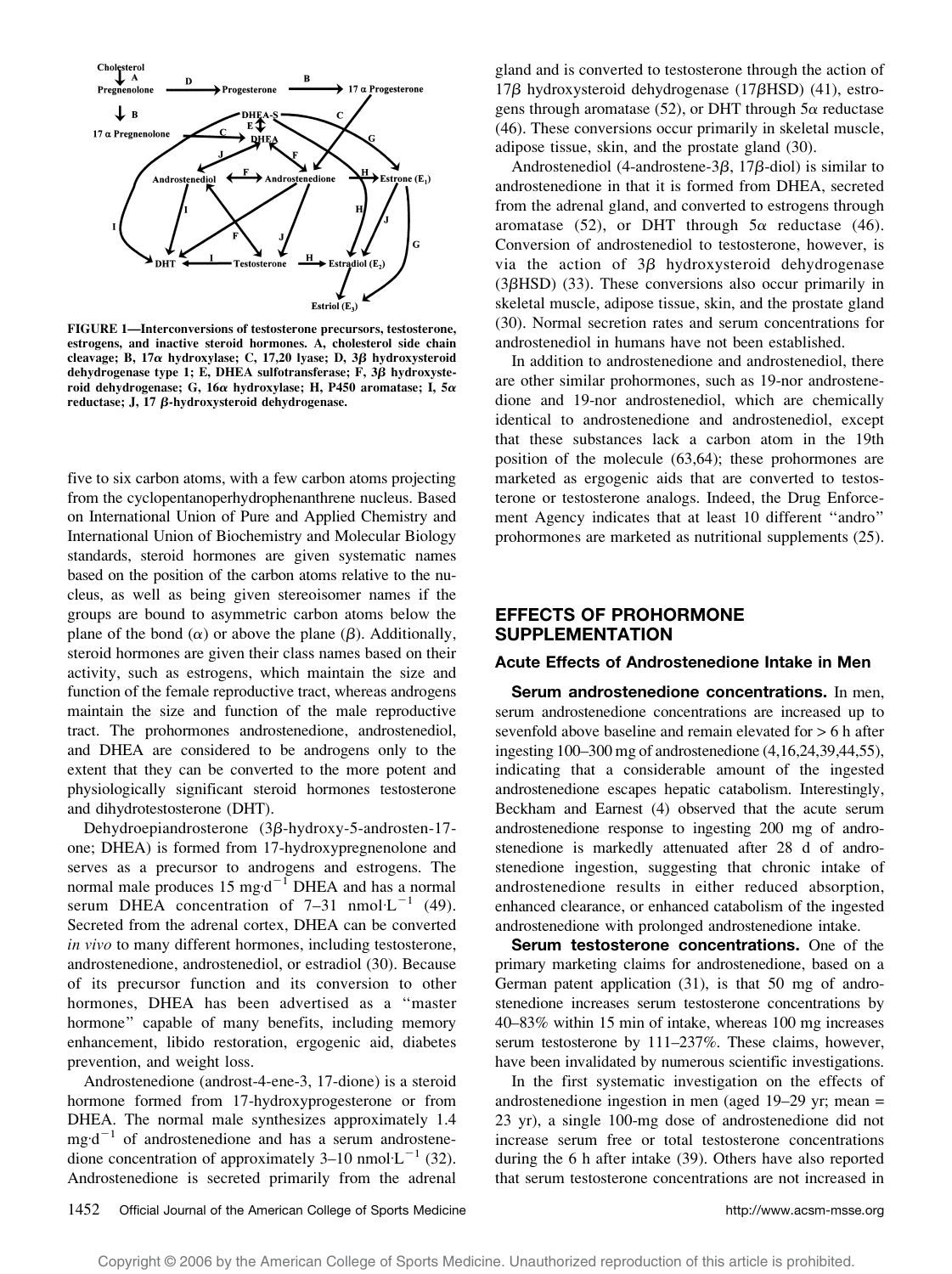men aged 20–40 yr after ingesting 100 mg of androstenedione (Fig. 2) (2,16,44,55).

Although 100 mg of androstenedione is the dose frequently suggested by manufacturers, it is likely that athletes are using much larger doses. Earnest et al. (24) reported that 200 mg of androstenedione in men aged approximately 24 yr increases  $(P < 0.05)$  the serum testosterone area under the curve by approximately 15% during the 90 min after ingestion. The serum testosterone concentrations in this investigation, however, were not significantly higher at any time point following ingestion of androstenedione. It appears that the values reported for the area under the curve apparently included the area attributable to baseline serum testosterone concentrations, which were slightly higher in the group of subjects ingesting androstenedione. Furthermore, those investigators (4) later reported that a 200-mg dose of androstenedione does not acutely raise serum testosterone concentrations in men.

Leder et al. (44) observed that a single 300-mg dose of androstenedione increased ( $P < 0.05$ ) serum testosterone concentrations by approximately 34% during the 8 h after intake in men aged 20–40 yr. Considerable variations were seen in these data, however, and two subjects exhibited large increases in serum testosterone (33 nmol $L^{-1}$ ) after intake of 300 mg of androstenedione (Fig. 2), whereas the remaining 12 men had only a very small increase in serum testosterone.

The causative factors determining why some people are androstenedione ''responders'' and some ''nonresponders''



FIGURE 2—Dose–response effects of androstenedione ingestion on serum testosterone concentrations in men. The horizontal lines represent the mean baseline and peak hormone levels. Two additional men who received the  $300$ -mg $d^{-1}$  dosage had serum testosterone levels above the upper limit of normal on day 1. To convert values for testosterone to nanomoles per liter, multiply by 0.0347. Asterisk indicates  $P < 0.001$  vs baseline by the paired t-test. Reprinted with permission from Leder, B. Z., C. Longcope, D. H. Catlin, B. Ahrens, D. A. Schoenfeld, and J. S. Finkelstein. Oral androstenedione administration and serum testosterone concentrations in young men. JAMA 283:779-782, 2000. Copyright © 2000 American Medical Association. All rights reserved.

have not been characterized. A possible explanation for the phenomenon of responders and nonresponders to androstenedione intake may be reduced hepatic uptake and clearance of the supplement in responders, which allows for greater peripheral conversion of androstenedione to testosterone; however, this has not been investigated. Body composition may influence the hormonal response to androstenedione intake because excess adipose tissue enhances aromatase activity (26). However, we have observed that body fatness is not correlated to the androgen or estrogen response to androstenedione intake in young men (16,39). Finally, we have observed that men  $> 30$  yr exhibit a greater testosterone response to androstenedione than do younger men (13,14,16,39), indicating that age and basal serum testosterone concentrations may influence the response to androstenedione intake. Further research to identify factors that influence the hormonal response to androstenedione intake is warranted.

Serum estradiol concentrations. In men, androstenedione intake acutely increases serum estradiol concentrations in a dose-dependent manner (16,39,44). For example, Leder et al. (44) observed a 42% increase (from 15 pmol $L^{-1}$  at baseline to a peak of 23 pmol $L^{-1}$ ) in the serum estradiol area under the curve during the 8 h after intake of 100 mg of androstenedione and a 128% increase (peaking at  $27$  pmol $L^{-1}$ ) after intake of 300 mg of androstenedione (Fig. 3). Although these were large increases in serum estradiol concentrations, they remained within the normal physiological range. Interestingly, Ballantyne et al. (2) observed that serum estradiol concentrations are elevated after resistance exercise only in a supplemented state. This finding suggests that physical activity may enhance aromatase activity or the increased peripheral blood flow because physical activity delivers more substrate to the tissues containing aromatase.

Serum gonadotropin concentrations. Cybernetics is the study of the communication and control of regulatory feedback in systems. The endocrine system is regulated through a complex series of negative and positive feedback and feed-forward processes, through which a change in the plasma concentration of one hormone may alter production of the same or other hormones by inhibiting or stimulating hormone-producing enzymes and secretion of hormones from a target gland. For instance, elevations in serum testosterone concentrations can result in decreased hypothalamic section of gonadotropin-releasing hormones, which can reduce pituitary secretion of the gonadotropinluteinizing hormone (LH) and follicle-stimulating hormone (FSH) (6) and result in reduced testicular spermatogenesis and testosterone formation (30). The use of testosterone precursors and the concomitant increases in the plasma concentrations of these weak androgens may, in theory, provide negative feedback to the hypothalamic–pituitary– adrenal–testicular axis. Furthermore, increased plasma concentrations of weak androgens may inhibit steroidogenic enzymes, altering not only androgen, but also estrogen formation and secretion (54). These changes may have a negative influence on spermatogenesis and

#### TESTOSTERONE PROHORMONE SUPPLEMENTS TESTOSTERONE IN Medicine & Science in Sports & Exercise<sub>®</sub> 1453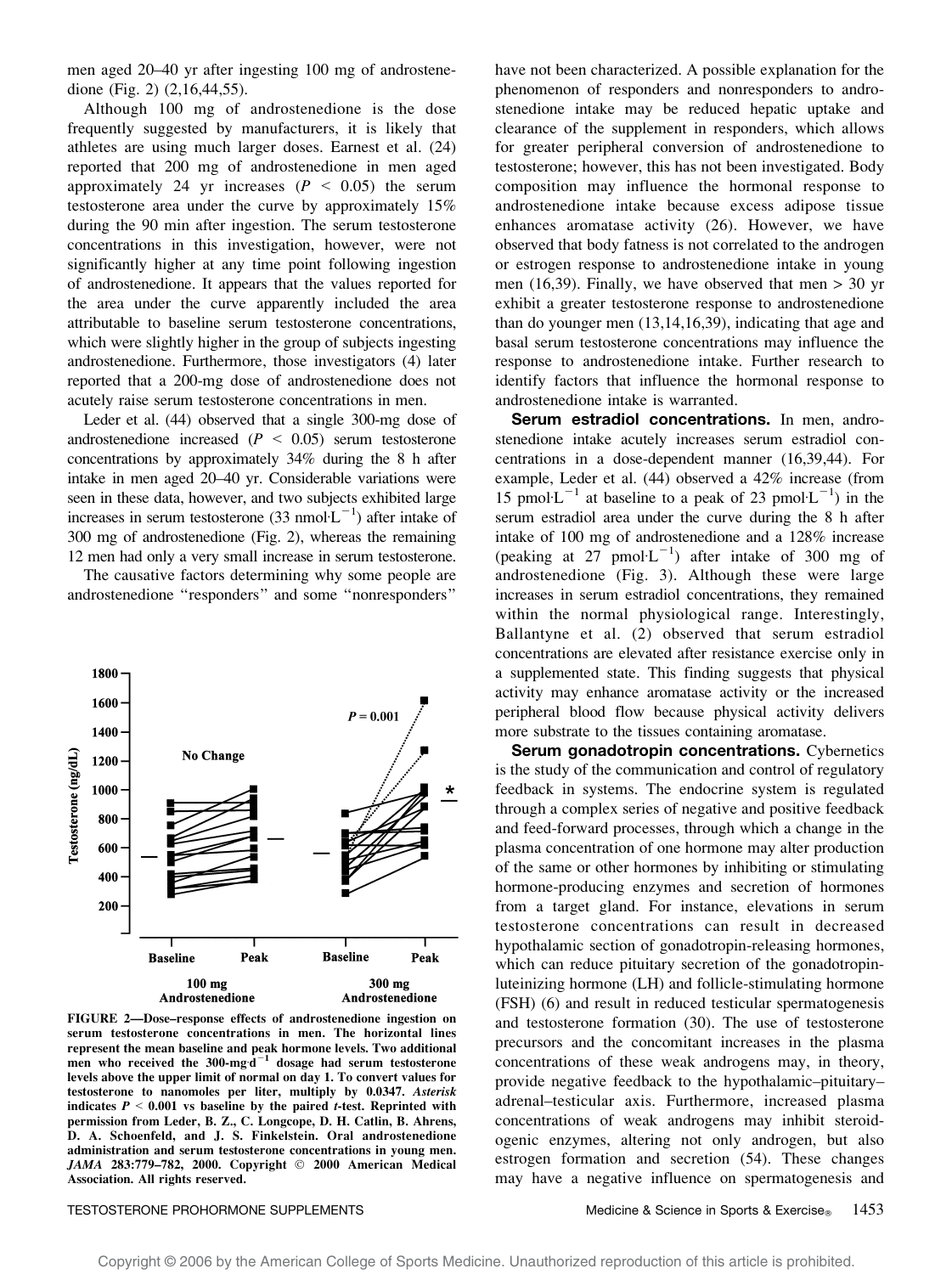

FIGURE 3—Dose–response effects of androstenedione ingestion on serum estradiol concentrations in men. Reprinted with permission from Leder, B. Z., C. Longcope, D. H. Catlin, B. Ahrens, D. A. Schoenfeld, and J. S. Finkelstein. Oral androstenedione administration and serum testosterone concentrations in young men. JAMA 283:779-782, 2000. Copyright © 2000 American Medical Association. All rights reserved.

the plasma concentration of the more physiologically potent hormone testosterone.

The effects of androstenedione intake on spermatogenesis and reproductive function have not been investigated. Ballantyne et al. (2) reported that ingesting 100 mg of androstenedione caused an 70% increase in serum LH concentrations, which would stimulate hypothalamic– pituitary–adrenal–testicular function. These results are difficult to explain because there was no concomitant increase in serum testosterone. However, the majority of studies indicate that serum LH (16,39,55) and FSH concentrations (16,39) do not change following androstenedione intake, suggesting that no negative or positive feedback occurs to the hypothalamic– pituitary–adrenal–testicular regulation of testosterone production with the doses of androstenedione studied.

**Other hormones.** Together, the studies clearly show that doses  $\leq$  300 mg of androstenedione do not acutely increase serum testosterone concentrations in men 20– 40 yr of age (2,4,9,16,24,39,44,55), and that doses > 300 mg of androstenedione may increase serum testosterone concentrations only in certain individuals (34,44). These findings are in agreement with those suggesting that the primary fate of ingested androstenedione is conversion to inactive substances such as conjugated testosterone, androsterone, and etiocholanolone (21,42). Indeed, as much as 89% of orally administered androstenedione may be catabolized into inactive substances before it can enter the peripheral circulation (32), and 98% of testosterone formed from orally ingested androstenedione undergoes hepatic breakdown (32), suggesting that either very large doses, or modes of delivery that bypass digestion and hepatic filtration, are necessary for androstenedione intake to increase serum testosterone concentrations.

The preferential conversion of androstenedione to estrogens and DHT is not surprising because the characteristics of the enzymes involved in the interconversion of androstenedione favor the formation of these hormones. The Michaelis constant for the aromatization of androstenedione (Km = 25 nmol·L<sup>-1</sup>) (26) favors the production of estrogens compared with the  $17\beta$ HSD conversion of androstenedione to testosterone (Km = 1500 nmol·L<sup>-1</sup>) (54). The enzyme kinetics for 5 $\alpha$ -reductase (Km = 180 nmol·L<sup>-1</sup>) also favor the conversion of androstenedione to DHT (68). These data suggest that, although larger doses of androstenedione may increase serum testosterone concentrations, still larger increases would occur in serum estrogens and DHT.

Androstenedione intake with herbal enzyme **inhibitors.** Because of the numerous fates of ingested androstenedione, and the finding that androstenedione does not increase serum testosterone concentrations, formulations have been made with the intent of limiting the fate of ingested androstenedione to testosterone by including herbal extracts that inhibit aromatase and  $5\alpha$ reductase. Therefore, we studied the effect of the intake of 100 mg of androstenedione combined with 50 mg of DHEA, 180 mg of saw palmetto extract, 100 mg of indole-3-carbinol, 310 mg of chrysin, and 250 mg of Tribulus terrestris, a formulation intended to block aromatase, and  $5\alpha$  reductase, thus trapping androstenedione into the 17 $\beta$ HSD pathway. This formulation did not increase serumfree and total testosterone concentrations for 6 h after intake (16), indicating that herbal extracts do not alter the fate of ingested androstenedione.

#### Effects of Chronic Androstenedione Intake in Men

Serum testosterone concentrations. Prolonged ingestion of androstenedione in doses of 50 mg b.i.d. for 12 wk (67), 100 mg q.d. for 1 wk (44), 100 mg b.i.d. for 12 wk (9), 200 mg q.d. for 4 wk (4), 100 mg t.i.d. for 4 (13,14) or 8 wk (16,39), or 300 mg q.d. for 1 wk (44) does not increase serum total testosterone concentrations in men. We have observed, however, that ingesting 100 mg of androstenedione t.i.d. for 28 d increases serum-free testosterone concentrations by 40% in 28 older (30–59 yr; mean =  $42 \pm 1.6$  yr) men (13,14) (Fig. 4), and the increases in free testosterone were related to basal serum-free testosterone concentrations. Serum-free testosterone concentrations decline in men  $1.2\%$  yr<sup>-1</sup> after age 30 (29). The older subjects (30–59 yr; mean =  $42 \pm 1.6$  yr) who exhibited increased serum-free testosterone concentrations in response to androstenedione intake (13,14) had lower free testosterone concentrations than did the younger subjects (19–29 yr; mean =  $23 \pm 0.8$  yr) who did not exhibit changes in serum-free testosterone concentrations (16,39). Together, these data indicate that basal serum testosterone concentrations influence the effects of androstenedione ingestion. Supporting this hypothesis, Jasuja et al. (34) reported nearly twofold increases in serum testosterone concentrations in hypogonadal men during 12 wk of ingesting androstenedione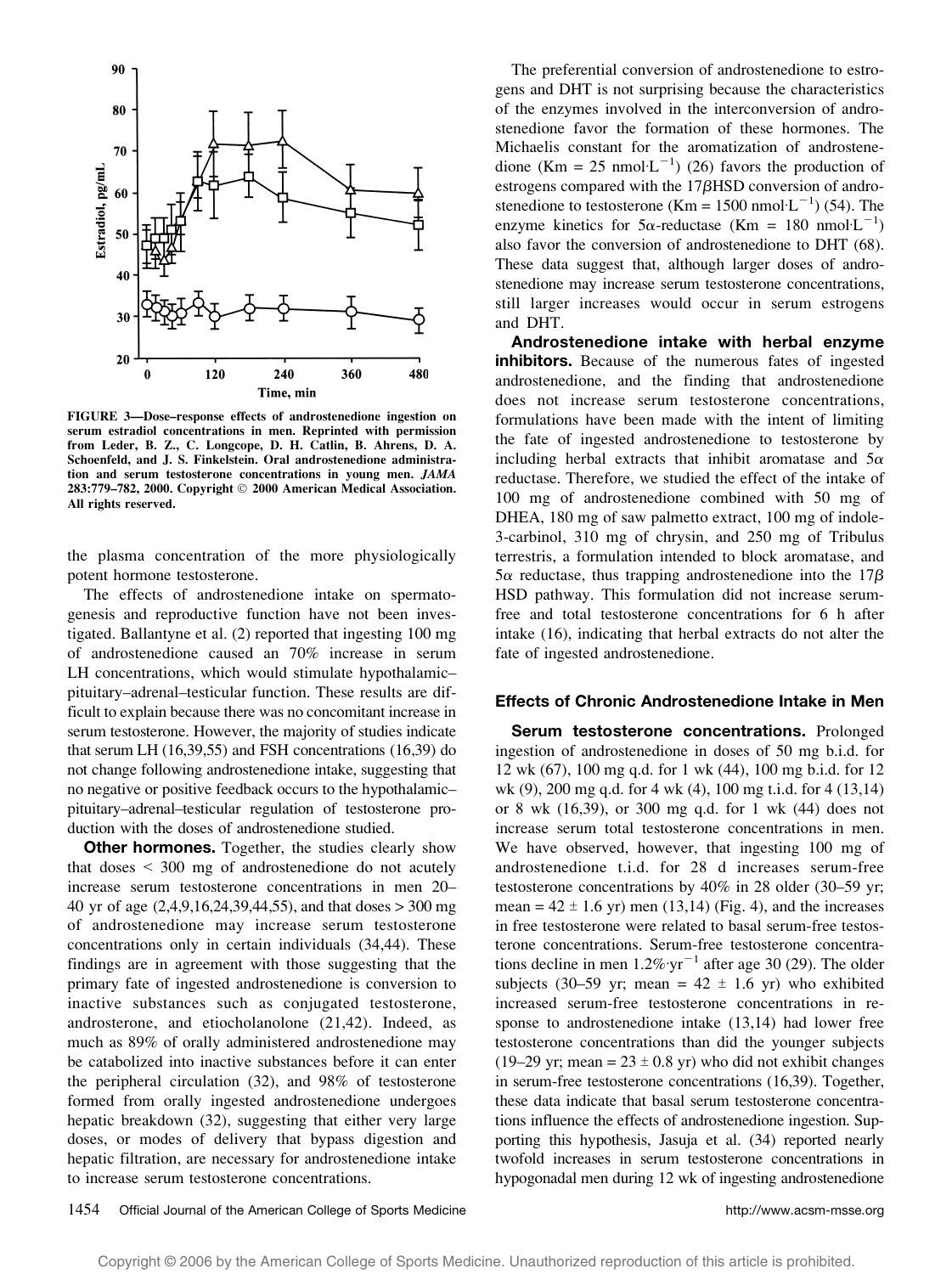$(1500 \text{ mg} \cdot \text{d}^{-1})$ . Together, these findings suggest that androstenedione ingestion can promote increases in serum-free testosterone concentrations only in men with low serum-free testosterone concentrations. Alternatively, the elevated serumfree testosterone concentrations may be caused by reduced sex hormone–binding globulin (SHBG) concentrations (34,44), which may result in an uncoupling of SHBG from testosterone to bind to the other steroid hormones.

Serum estrogens and DHT. Although prolonged androstenedione intake in men does not uniformly increase serum testosterone concentrations, serum estrogen concentrations are increased by prolonged androstenedione intake (9,13,14,16,39,44). Ingesting androstenedione also increases serum DHT concentrations in men (13,14). The significant elevations in serum estradiol and DHT with prolonged androstenedione intake in men are in agreement with the previously mentioned observations that the enzymatic activities (e.g., Km) of aromatase (26) and  $5\alpha$ -reductase (68) favor converting androstenedione to estradiol and DHT, respectively, rather than to testosterone.

Androstenedione intake and resistance training. Only a few studies have examined the effects of androstenedione ingestion on the adaptations to resistance training. Taking 50 mg b.i.d. for 12 wk in trained men



FIGURE 4—Serum-free testosterone concentrations during 4 wk of androstenedione supplementation in men 30–56 yr of age. \* Significantly different from week 0 (main group effect,  $P < 0.05$ ). *†* Those 50 yr of age differ from those 30 yr of age (main effect,  $P \le 0.05$ ). Reprinted with permission from Brown, G. A., M. D. Vukovich, E. R. Martini, et al. Endocrine responses to chronic androstenedione intake in 30- to 56-year-old men. J. Clin. Endocrinol. Metab. 85:4074–4080, 2000. Copyright © 2000 The Endocrine Society. All rights reserved.



FIGURE 5—Lean body mass before and after 8 wk of resistance training combined with androstenedione (100 mg t.i.d.) or placebo supplementation. Supplements were administered during weeks 1–2, 4–5, and 7–8. Data are means  $\pm$  SE for  $N = 10$ . \* Significantly different from before resistance training (main effect;  $P \le 0.05$ ). Reprinted with permission from King, D. S., R. L. Sharp, M. D. Vukovich, et al. Effect of oral androstenedione on serum testosterone and adaptations to resistance training in young men: a randomized controlled trial. JAMA 281:2020-2028, 1999. Copyright © 1999 American Medical Association. All rights reserved.

aged 40–60 yr (67), 100 mg b.i.d. for 12 wk in untrained men aged 35–65 yr (9), or 100 mg t.i.d. for 8 wk in untrained men aged 19–29 yr (16,39) does not augment the changes in muscle strength, muscle mass, muscle fiber size, or loss of body fat (Fig. 5) observed with strength training. For example, in untrained young  $(22.6 \pm 0.8 \text{ yr})$ men, we (39) observed a mean increase of 31% in 1RM with exercise in both placebo and androstenedione groups, whereas we (16) observed a mean increase of 31% in the placebo group and a 26% increase in the group ingesting a supplement containing daily doses of 300 mg of androstenedione, 150 mg of DHEA, 750 mg of tribulus terrestris, 625 mg of chrysin, 300 mg of indole-3-carbinol, and 540 mg of saw palmetto. Rasmussen et al. (55) reported that in vivo muscle protein synthesis is not increased (Fig. 6) by androstenedione intake despite an approximately 700% increase in serum androstenedione concentrations, which further demonstrates that androstenedione intake does not increase muscle strength or size.

In contrast to the previously mentioned studies demonstrating that ingestion of androstenedione in doses of 50–300 mg·d<sup>-1</sup> in normal men is not anabolic, Jasuja et al. (34) recently observed that ingesting a 1500-mg $d^{-1}$ dose of androstenedione for 12 wk in hypogonadal men increased fat-free mass by 6%, muscle strength in bench press by 9%, and serum testosterone concentrations from 4 to 9 nmol $L^{-1}$ . In comparison, 10 wk of 100 mg·wk<sup>-1</sup> testosterone enanthate in hypogonadal men increased serum testosterone from 2.5 to 17.7 nmol $L^{-1}$ , fat-fee mass by 9%, and bench press strength by 22% (7). Finally, resistance training alone for 10 wk would be expected to increase lean body mass by 3% and bench press strength by

Copyright @ 2006 by the American College of Sports Medicine. Unauthorized reproduction of this article is prohibited.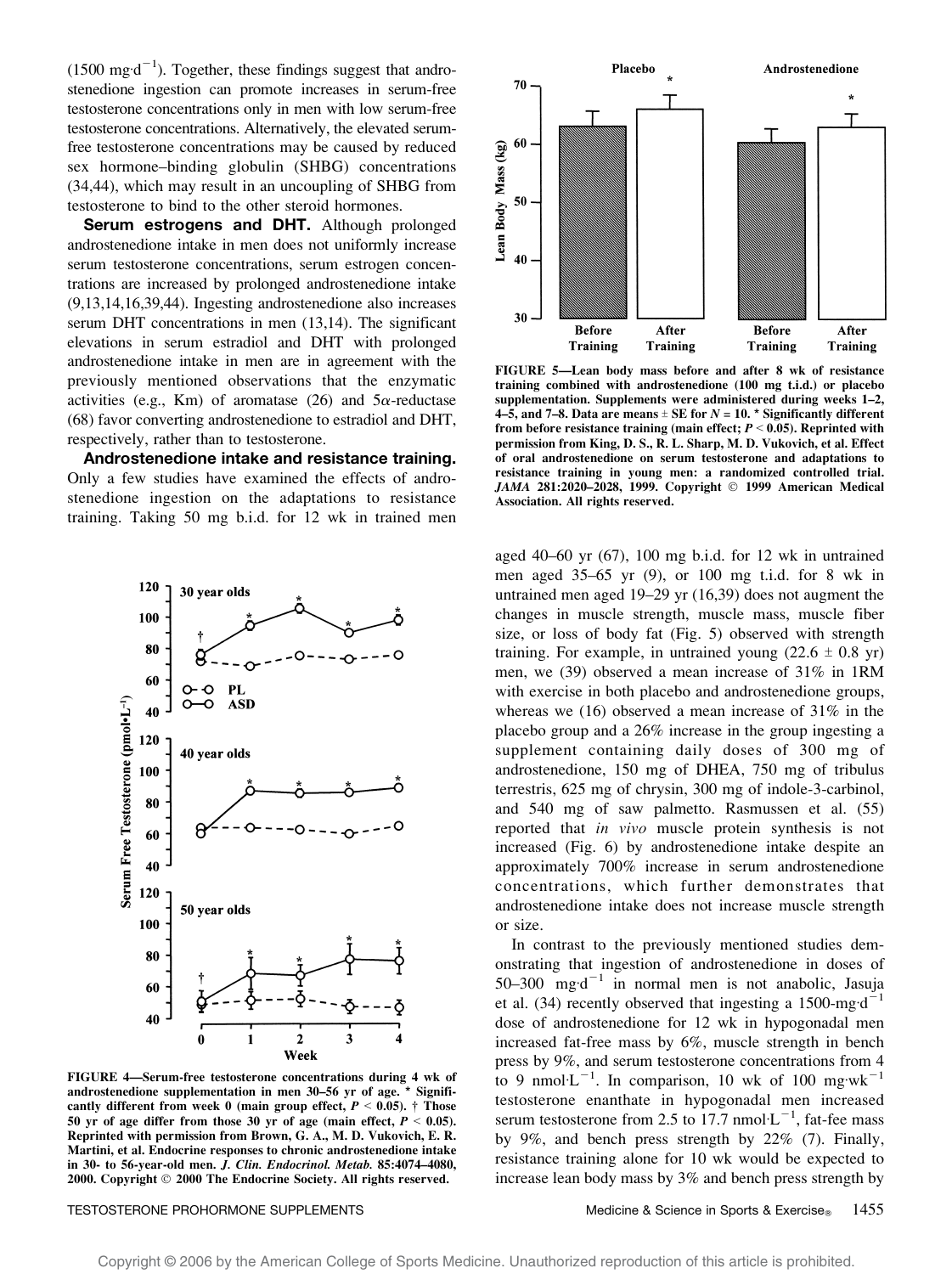

FIGURE 6—Muscle protein fractional synthetic rates of control and androstenedione treatment groups. Subjects were studied twice in the postabsorptive resting state. Pre, initial study; post, second study (5 d after ingestion of 100 mg d<sup>-1</sup> androstenedione for the androstenedione treatment group). No differences were detected between the control group and the treatment group or between pre and post values. Reprinted with permission from Rasmussen, B. B., E. Volpi, D. C. Gore, et al. Androstenedione does not stimulate muscle protein anabolism in young healthy men. J. Clin. Endocrinol. Metab. 85:55–59, 2000. Copyright © 2000 The Endocrine Society. All rights reserved.

9% (6). Therefore, although androstenedione may provide some remediation for the loss of strength and muscle mass in hypogonadal men, the anabolic effects of androstenedione intake are much less than those of testosterone supplementation and only slightly higher than those achieved with resistance exercise alone.

Androstenedione and muscle growth. Vierck et al. (65) observed that cells incubated in androstenedione concentrations of 1.75 pmol $L^{-1}$  to 1.75  $\mu$ mol $L^{-1}$  do not exhibit increased satellite cell proliferation or differentiation, suggesting that androstenedione does not promote growth in muscle cells. Increased satellite cell proliferation or differentiation, however, is only one of the several possible pathways that stimulate muscle growth (56). Conversely, Jasuja et al. (34) have recently reported that androstenedione concentrations of 10 nM to 100  $\mu$ mol·L<sup>-1</sup> binds to the androgen receptor, induces androgen receptor nuclear translocation, and increases muscle cell MHCII myotube area and upregulation of MyoD protein in vitro, suggesting that androstenedione promotes muscle cell growth. Because the normal serum androstenedione concentration in men is  $3-10$  nmol $L^{-1}$  (29), and serum androstenedione concentrations with androstenedione intake have been reported as high as 70 nmol $L^{-1}$  (55), it is possible, although not demonstrated in vivo, that androstenedione may promote myogenesis.

#### Acute Effects of Androstenediol Intake in Men

Serum testosterone concentrations. Although it has been reported that 15% of androstenediol (compared with 5% of androstenedione) is converted to testosterone in vitro (8), serum testosterone concentrations were not changed within 90 min after ingesting 200 mg of androstenediol in young (23 yr) men (24). Although serum testosterone concentrations were not changed in the 90 min after oral intake of 200 mg of androstenedione or androstenediol (24), we have observed (11) that sublingual administration of 21.4 mg of androstenediol combined with 3.7 mg of androstenedione causes a 110% increase in serum testosterone 1 h after intake, and serum testosterone concentrations remain 40% above baseline 3 h after intake. These findings are consistent with the findings that digestion and hepatic breakdown remove most of an ingested androgen (32) because sublingual delivery bypasses digestion and hepatic metabolism. Although the sublingual androstenediol product we investigated contained both androstenediol (21.4 mg per tablet) and androstenedione (3.7 mg per tablet), the increased serum testosterone concentrations likely resulted from the androstenediol contained in the tablet because the serum testosterone concentrations were significantly elevated at 30 min after intake, whereas serum androstenedione concentrations were not elevated at this time. Furthermore, we have observed that increases in serum androstenedione concentrations of a magnitude greater than those observed following use of the sublingual androstenediol do not increase serum testosterone concentrations in men (16,39). Although it may be tempting to suggest that sublingual androstenediol increases serum testosterone concentrations, whereas sublingual androstenedione does not, the use of sublingual androstenedione has not been investigated.

Serum estradiol concentrations. Advertisements claim that androstenediol is not converted to estrogens. We have observed, however, that serum estradiol concentrations are acutely elevated 80% by a 21.4-mg dose of sublingual androstenediol (11). Therefore, it appears that use of androstenediol increases serum estrogen concentrations.

#### Chronic Effects of Androstenediol Intake in Men

Endocrine effects. To date, only two published reports have appeared on the endocrine responses to prolonged androstenediol intake. Broeder et al. (9) observed that 100 mg of androstenediol b.i.d. for 12 wk did not alter serum testosterone concentrations but did increase serum estradiol concentrations. We have observed that when men 30–59 yr of age ingest a product designed to prevent conversion of androstenediol to estradiol or DHT containing 300 mg of androstenediol, 480 mg of saw palmetto, 450 mg of indole-3-carbinol, 300 mg of chrysin, 1500 mg of gammalinolenic acid, and 1350 mg of Tribulus terrestris per day for 28 d, serum total testosterone concentrations did not increase, whereas serum-free testosterone was elevated 37%, serum estradiol was elevated 86%, and serum DHT was elevated 57% (15). These findings are similar to those observed with 100-mg t.i.d. androstenedione intake (13,14), suggesting that the serum testosterone, estradiol, and DHT responses to oral androstenediol intake do not differ from those of androstenedione.

Androstenediol and resistance training. To date, only one study has examined the effects of androstenediol intake on the adaptations to resistance training. Broeder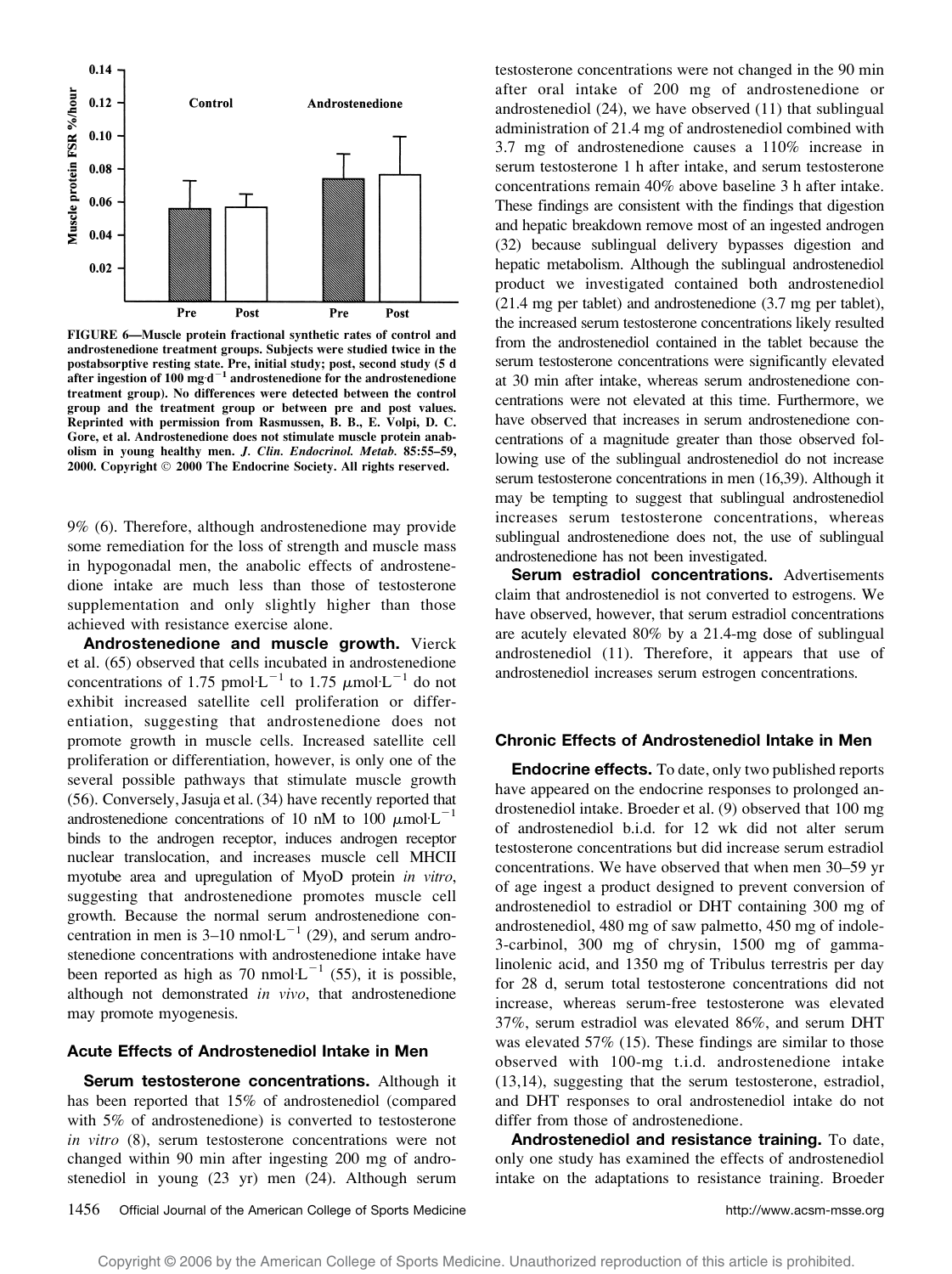et al. (9) reported no difference in the adaptations to resistance training (e.g., increased muscular strength and muscle mass, reduction of fat mass) in men aged 35–65 yr who ingested 100 mg of androstenediol b.i.d. or placebo during 12 wk of high-intensity resistance training. Although more studies are needed to confirm these findings, the similar endocrine responses in initial studies to androstenediol and androstenedione (e.g., no change in serum testosterone concentrations and similar magnitude of elevation in estradiol concentrations) suggest that androstenediol does not possess anabolic properties.

#### Acute Effects of DHEA in Men

In men aged 20–70 yr, ingestion of 50–100 mg of DHEA increases serum DHEA from normal concentrations of 7– 31 nmol $L^{-1}$  and DHEA-S from normal concentrations of 2–10  $\mu$ mol·L<sup>-1</sup> up to sevenfold and increases serum androstenedione concentrations approximately fourfold, but serum testosterone and DHT concentrations are not changed (1,17,49,50,71). In older men (50–70 yr), ingesting 50–100 mg of DHEA elevates serum estradiol concentrations by 24–39% to the upper normal physiological range (1). Thus, ingestion of DHEA increases only weak precursor hormones, with little to no increase in more potent androgens or estrogens.

#### Chronic Responses to DHEA Intake in Men

Prolonged ingestion of DHEA in doses ranging from 50 to  $1600 \text{ mg} \cdot d^{-1}$  in men aged 20–65 yr produces dosedependent increases in serum DHEA, DHEA-S, and androstenedione. No concomitant increase is seen, however, in serum testosterone or DHT (17,49–51,53,71). In men, the fate of ingested DHEA is unclear. Labrie et al. (40), however, observed that a transdermal 20% DHEA solution was converted primarily to biologically inactive steroids, further indicating that DHEA intake does not promote physiologically meaningful changes in men.

In an early study, ingested DHEA appeared to have great potential as an ergogenic aid when Nestler et al. (53) observed, in young men who consumed  $1600 \text{ mg} \cdot d^{-1}$  DHEA for 28 d, that body fat (measured using skinfolds) was decreased by 31%. In contrast, Welle et al. (69) observed that the intake of 1600 mg·d<sup>-1</sup> DHEA for 4 wk did not alter energy or protein metabolism, body weight, or two indices of lean body mass (total body water and total body potassium), suggesting that DHEA does not promote loss of body fat.

Wallace et al. (67) reported no differences in the gains in strength or lean mass in older (48 yr), experienced male weight lifters who ingested a placebo or 50 mg DHEA b.i.d. We have observed, in young, novice weight lifters. no differences occurring in the gains in strength or lean mass to ingesting 50 mg of DHEA t.i.d. or placebo (17). Together from these studies, it appears that DHEA does not promote fat loss or muscle gain or augment adaptations to resistance training in healthy men.

#### Responses to Prohormone Intake in Women

Androstenedione intake in women. At least 200,000 women in the United States alone have used or are using androstenedione (37). As in men, androstenedione intake in women causes a large increase in serum androstenedione concentrations (10,38,43). In contrast to men, androstenedione intake in women increases serum testosterone concentrations (3,10,38,43,48). The magnitude of the effect of androstenedione intake on serum testosterone concentrations in women is unclear because of very limited research and discrepant findings. Mahesh and Greenblatt (48) reported that serum testosterone concentrations were increased 16 nmol $L^{-1}$  1 h after intake of 100 mg of androstenedione. The small sample size  $(N = 2)$  and uncertain age and reproductive status of the subjects, as well as the unknown purity of the ingested androstenedione, make interpretation of these data problematic. We have observed increases in serum testosterone of 4.3 and 8.2 nmol $L^{-1}$ (from normal values of 1 nmol $L^{-1}$ ) 1 h after intake of 100 and 300 mg of androstenedione, respectively, in young (22 yr) women (10). Leder et al. (43) administered 50 and 100 mg of androstenedione to older (47–64 yr) women and observed that serum testosterone concentrations were increased by 2.1 and 3.5  $nmol \text{L}^{-1}$  1 h after intake, respectively. Recently, Kicman et al. (3,38) administered 100 mg of androstenedione to young women (20–32 yr) and observed a very large  $(25 \text{ nmol·L}^{-1})$  increase in serum total testosterone 1 h after intake. Kicman et al. (38) used a formulation of androstenedione ground and triturated with lactose to aid dispersion. Because this formulation resulted in serum androstenedione levels approximately sixfold higher than those observed by us (10) or Leder et al. (43), the differences in the serum testosterone response in these studies may be caused by the processing of the androstenedione. Although the magnitude of the increase in serum testosterone concentrations observed in women remains unclear, it is clear that ingesting androstenedione increases serum testosterone concentrations in women.

In women, 50 and 100 mg of androstenedione intake does not change serum estradiol concentrations (10,43), but a significant, acute increase is seen in serum estradiol concentrations after intake of 300 mg of androstenedione (10). These observations differ from those on men demonstrating increased serum estradiol concentrations after 100–300 mg of androstenedione (2,16,44,55). The tissue distribution and activity of enzymes responsible for interconversions of androgens and estrogens is different in male and female primates (41). For example, the  $17 \beta$ HSD activity for the formation of testosterone from androstenedione is higher in female rhesus monkeys for both skeletal muscle (37.8 vs 8.4 pmol·mg<sup>-1</sup>·h<sup>-1</sup>) and adrenal tissue (254.4 vs 124.2 pmol·  $mg^{-1}$ ·h<sup>-1</sup>) (41). These findings are consistent with the increase in serum testosterone concentrations observed in women and are in line with previous observations that women rely more on the peripheral conversion of androstenedione to testosterone (32), whereas men rely primarily on the aromatization of androgens for estrogen synthesis (47).

#### TESTOSTERONE PROHORMONE SUPPLEMENTS  $\overline{\phantom{a}}$  Medicine & Science in Sports & Exercise<sub>®</sub> 1457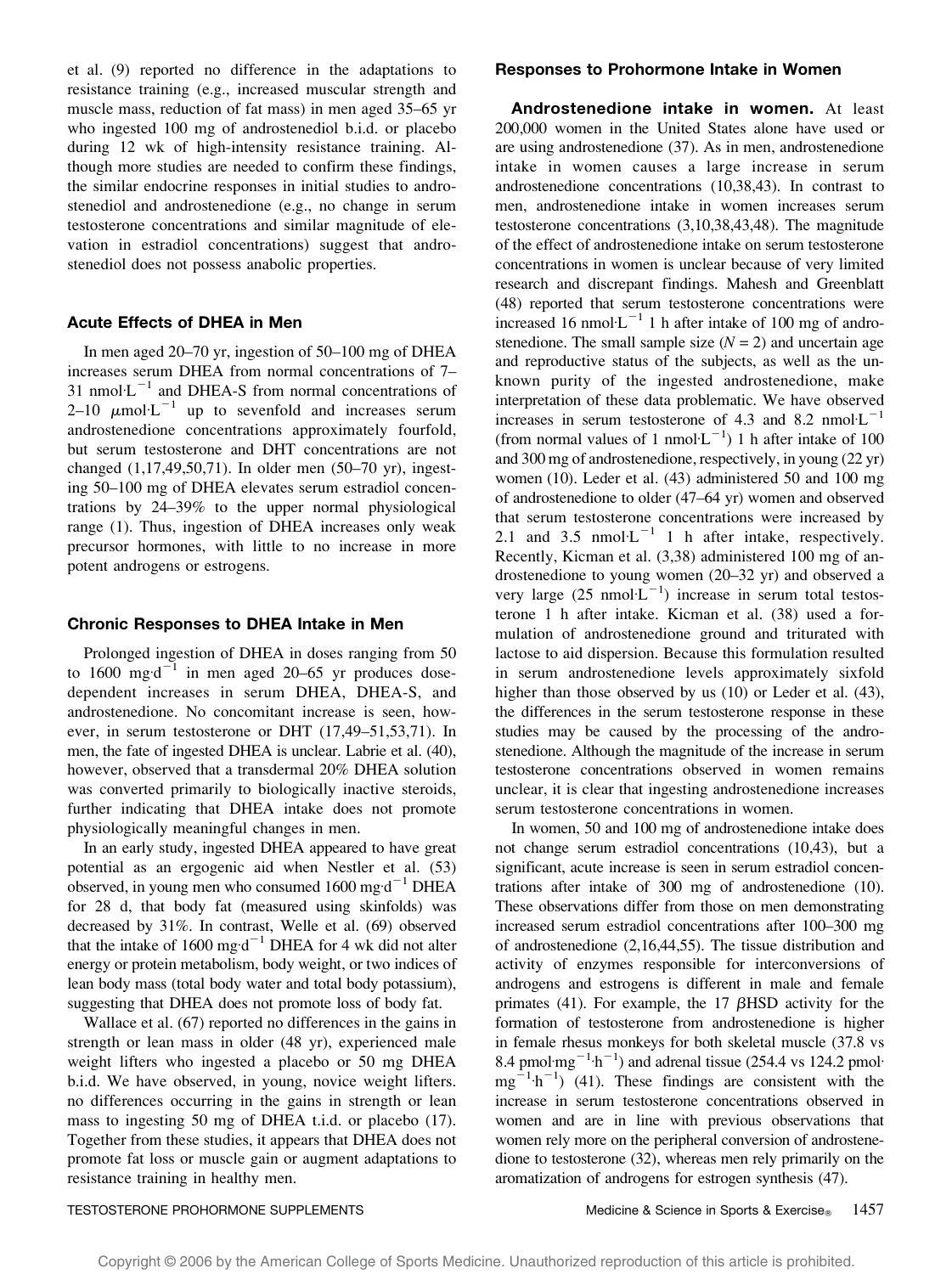Although no data exist on the effects of prolonged androstenedione or androstenediol intake in women, the change in the hormonal milieu resulting from prohormone use in women may cause masculinizing effects along with other negative changes in health, such as heart disease (60).

#### DHEA Intake in Women

In women, ingesting DHEA increases serum DHEA, androstenedione, testosterone, and DHT concentrations for 8 h in a dose-dependent manner (48,51,71). For instance, ingesting 50 mg of DHEA causes a peak increase in serum testosterone 100% above baseline (71), whereas 400 mg of DHEA increases serum testosterone by 236% (51). These elevations in serum androgens are not accompanied by elevations in serum estrogens (51,71), which is consistent with the suggestion that DHEA is an important testosterone precursor but not an important estrogen precursor in women (45).

Chronic intake of DHEA in women increases serum testosterone concentrations. Chronic DHEA intake is also associated with insulin resistance, increased incidence of acne, facial hair, and other symptoms of hirsuitism (49–51).

### Other Prohormone Supplements

It is purported that 19-nor androstenediol and 19-nor androstenedione convert to the potent anabolic steroid nandrolone. A paucity of data is found on the hormonal response to ingestion of the 19-nor testosterone prohormones. Van Gammeren et al. (63,64) observed that the adaptations to resistance training are not augmented in experienced weight lifters taking these prohormones in doses of up to 334 mg·d<sup>-1</sup>, which suggests that the 19-nor testosterone precursors do not cause a meaningful change in the anabolic hormones in the body.

## HEALTH RISKS OF PROHORMONE USE

The altered hormonal milieu caused by prohormone intake (e.g., elevated serum androstenedione, estradiol, and DHT concentrations) is similar to the hormonal milieu observed in men with gynecomastia (5), prostate cancer (28), testicular cancer (22), and pancreatic cancer (27). In addition, this hormonal profile is similar to the hormonal profile used experimentally to induce benign prostate hypertrophy in dogs (70). No documented cases exist of these endocrine-related diseases caused by prohormone supplementation.

Prolonged ingestion of androstenedione or androstenediol reduces HDL-C levels within 1 wk of use (9,13–16,34,39); it is unknown how long recovery from this side effect takes. Reduced high-density lipoprotein C (HDL-C) levels have been associated with an increased risk for heart disease (59). Although no documented cases exist of heart disease caused by prohormone supplementation, reduced HDL-C levels are associated with an increased risk of heart disease.

In rats, androstenedione has been found to hypertrophy the areas of the brain that regulate aggression (66), suggesting that prolonged androstenedione use can have negative psychological effects such as ''roid rage''. It has also been speculated that intake of androstenedione in young people can cause premature closure of the epiphyseal plates because of its stimulatory effects on osteoblast activity (44), although premature closure of the epiphyseal plates would likely be caused by the conversion of androstenedione to estradiol (19). Lastly, case studies indicate that androstenedione intake can cause priapism (35) and reproductive dysfunction in males (57).

Although the use of prohormones may predispose the user to the abovementioned negative health consequences, use of androstenedione does not appear to alter liver function, as indicated by unchanged serum alanine aminotransferase (ALT), aspartate aminotransferase (AST), lactate dehydrogenase (LDH), glutathione (GSH), glutathione S-transferase (GST), total microsomal P450, nuclear DNA damage, and lipid peroxidation (8,13–17,23,39,58).

# DETECTION OF PROHORMONE USE

Although it has been repeatedly demonstrated that prohormone supplementation does not provide an ergogenic benefit, prohormones are widely used (37), and their use is prohibited by numerous sports organization, including the National Football League and the International Olympic Committee. Because detection of banned steroid (e.g., androstenedione, androstenediol) use is one of the primary deterrents, it is important to be able to accurately detect the use of androstenedione and related compounds in athletes. Currently, no well-accepted technique exists for detecting prohormone supplement use.

The testosterone:epitestosterone (T:E) ratio is the standard technique used for detecting exogenous steroid use. However, the T:E ratio is not a reliable indicator of androstenedione use because some subjects experience T:E ratios above the allowed threshold (61) and others do not (12,20,21). Furthermore, many androgenic supplements are contaminated with hormones, caffeine, ephedrine or other banned substances not listed on the product label (20,36). Although the sale of androstenedione has been banned, effectively detecting and deterring prohormone use may be problematic. Indeed, detecting and deterring prohormone use may require the adoption of new testing procedures, such as analysis of the carbon mass ratio or  $6\alpha$ -hydroxyandrostenedione (21).

# FUTURE RESEARCH ISSUES

Although the current ban on prohormone sales as nutritional supplements makes studying these compounds difficult, there are still a number of issues regarding the efficacy and safety of prohormone supplement use that may warrant investigation. Although we think it is unlikely, it is possible that doses of prohormones higher than those previously studied may increase muscle size and strength. One area of interest is dose responsiveness, comparing the acute and chronic endocrine response to

1458 Official Journal of the American College of Sports Medicine http://www.acsm-msse.org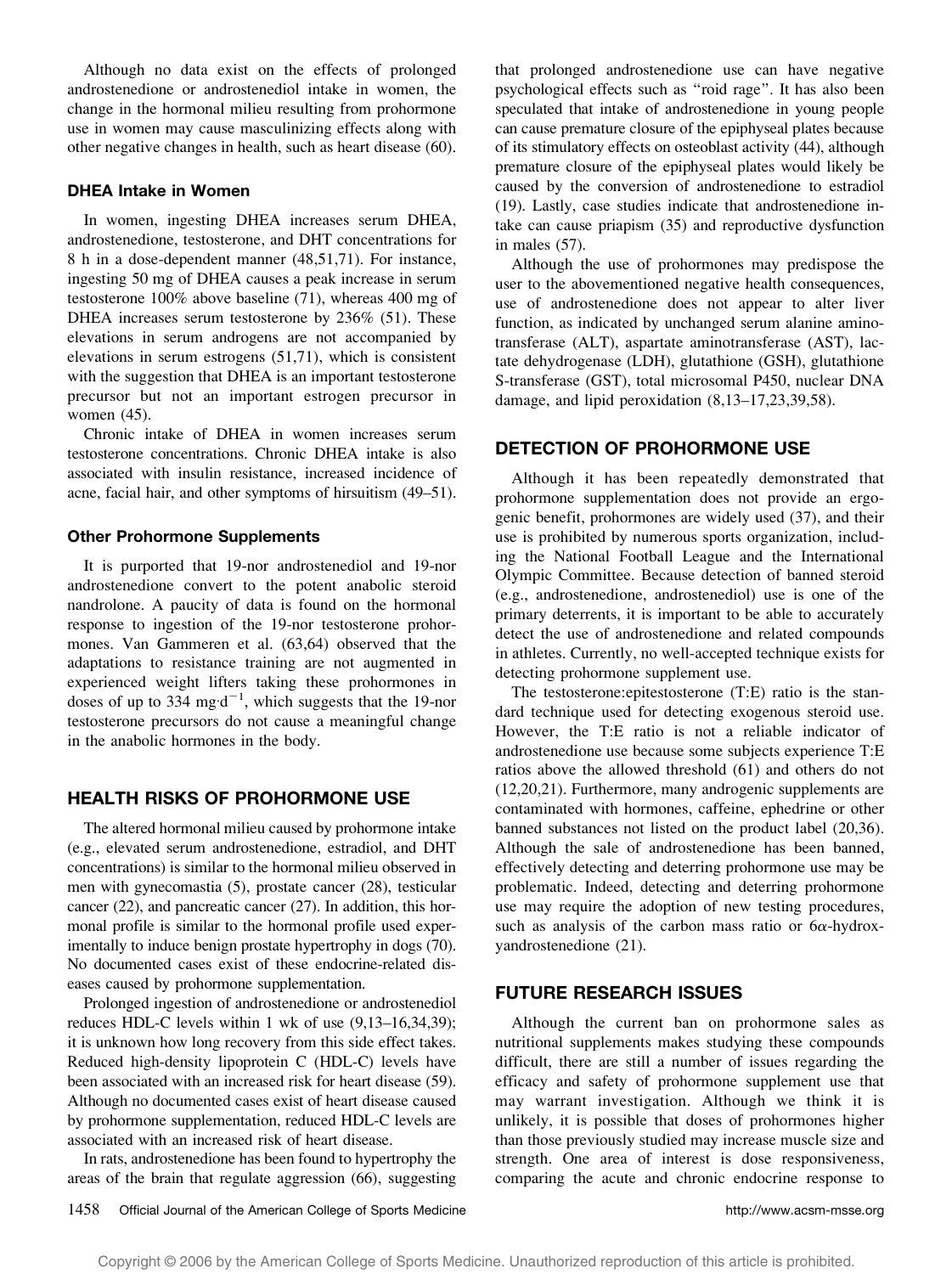doses ranging from as little as 50 mg to as high as 2000 mg, which covers the range of the ''manufacturer-suggested'' doses as well as doses that have been anecdotally reported to have been used by weight lifters. These studies should assess changes in serum androgen and estrogen levels as well as plasma lipids to assess possible long-term health consequences. Another possible area of study is to investigate the influence of timing of testosterone precursor intake relative to exercise and meals. It would be interesting to determine how long the change in serum lipids and hormones last after long-term testosterone precursor intake has been discontinued.

Because no large scale trials have been conducted on the effects of prohormones in women or men across age or racial groups, our knowledge in this area is limited. Women may experience ergogenic effects from testosterone precursors because of the gender differences in testosterone formation and the differences in steroidogenic enzyme activities and distribution.

In addition to ingesting testosterone precursors, these substances have been sold in spray, cream, and sublingual forms that bypass first-pass hepatic catabolism and may be more effective at altering the endocrine milieu than orally ingested forms. Studies on the acute and long-term efficacy of alternative modes of testosterone precursor administration would enhance our understanding of the efficacy of these products as ergogenic or medicinal substances.

### SUMMARY

Intake of 100- to 200-mg doses of androstenedione or androstenediol, or up to 1600 mg of DHEA, does not increase serum testosterone concentrations in men, except for a minor increase in serum-free testosterone in those

#### **REFERENCES**

- 1. ARLT, W., J. HAAS, F. CALLIES, et al. Biotransformation of oral dehydroepiandrosterone in elderly men: significant increase in circulating estrogens. J. Clin. Endocrinol. Metab. 84:2170–2176, 1999.
- 2. BALLANTYNE, C. S., S. M. PHILLIPS, J. R. MACDONALD, M. A. TARNOPOLSKY, and J. D. MACDOUGALL. The acute effects of androstenedione supplementation in healthy young males. Can. J. Appl. Physiol. 25:68–78, 2000.
- 3. BASSINDALE, T., D. A. COWAN, S. DALE, et al. Effects of oral administration of androstenedione on plasma androgens in young women using hormonal contraception. J. Clin. Endocrinol. Metab. 89:6030–6038, 2004.
- 4. BECKHAM, S. G., and C. P. EARNEST. Four weeks of androstenedione supplementation diminishes the treatment response in middle aged men. Br. J. Sports Med. 37:212–218, 2003.
- 5. BERKOVITZ, G. D., A. GUERAMI, T. R. BROWN, P. C. MACDONALD, and C. J. MIGEON. Familial gynecomastia with increased extraglandular aromatization of plasma carbon-19-steroids. J. Clin. Invest. 75:1763–1769, 1985.
- 6. BHASIN, S., T. W. STORER, N. BERMAN, et al. The effects of supraphysiologic doses of testosterone on muscle size and strength in normal men. N. Engl. J. Med. 335:1–7, 1996.
- 7. BHASIN, S., T. W. STORER, N. BERMAN, et al. Testosterone replacement increases fat-free mass and muscle size in hypogonadal men. J. Clin. Endocrinol. Metab. 82:407–413, 1997.

with low serum testosterone concentrations. A single dose of 300 mg of androstenedione may increase serum testosterone in some, but not most men. If prohormones are administered in a manner that bypasses digestion and hepatic catabolism (e.g., sublingually) serum testosterone concentrations are elevated in men, although the impact of this increase in serum testosterone on muscle size and strength is unknown. The use of prohormone supplements in women is associated with increases in serum testosterone concentrations, with potential masculinizing effects. The change in the hormonal milieu following prohormone supplement use can cause serious side effects, including heart disease and cancer, although these health effects have not been systematically evaluated. DHEA, androstenedione, androstenediol, nor androstenedione, and nor androstenediol do not enhance the gains in muscle size or strength observed with strength training alone, although use of prohormone nutritional supplements can cause an athlete to fail a drug test.

In summary, there appears to be little or no benefit in using prohormone nutritional supplements. Therefore, the use of any prohormone supplement should be discouraged by athletic trainers, coaches, educators, researchers, and physicians. As noted earlier, the sale of testosterone precursor supplements has been banned. The U.S. Food and Drug Administration, however, appears to have based this decision primarily on the conclusion that ''androstenedione, if given in sufficient quantities and for sufficient duration, is likely to cause androgenic (and thus anabolic) effects'' (62), despite evidence to the contrary. Furthermore, the recent classification of androstenedione and related compounds as anabolic steroids may give the impression that testosterone precursor supplements are indeed anabolic, with the unintentional consequence of encouraging testosterone precursor use.

- 8. BLAQUIER, J., E. FORCHIELLI, and R. I. DORFMAN. In vitro metabolism of androgens in whole human blood. Acta Endocrinology (Copenh) 55:697–704, 1967.
- 9. BROEDER, C. E., J. QUINDRY, K. BRITTINGHAM, et al. The andro project: physiological and hormonal influences of androstenedione supplementation in men 35 to 65 years old participating in a high-intensity resistance training program. Arch. Intern. Med. 160:3093–3104, 2000.
- 10. BROWN, G. A., J. C. DEWEY, J. A. BRUNKHORST, M. D. VUKOVICH, and D. S. KING. Changes in serum testosterone and estradiol concentrations following acute androstenedione ingestion in young women. Horm. Metab. Res. 36:62–66, 2004.
- 11. BROWN, G. A., E. R. MARTINI, B. S. ROBERTS, M. D. VUKOVICH, and D. S. KING. Acute hormonal response to sublingual androstenediol intake in young men. J. Appl. Physiol. 92:142–146, 2002.
- 12. BROWN, G. A., M. D. VUKOVICH, and D. S. KING. Urinary excretion of steroid metabolites after chronic androstenedione ingestion. J. Clin. Endocrinol. Metab. 89:6235–6238, 2004.
- 13. BROWN, G. A., M. D. VUKOVICH, E. R. MARTINI, et al. Endocrine responses to chronic androstenedione intake in 30- to 56-year-old men. J. Clin. Endocrinol. Metab. 85:4074–4080, 2000.
- 14. BROWN, G. A., M. D. VUKOVICH, E. R. MARTINI, et al. Effects of androstenedione-herbal supplementation on serum sex hormone

TESTOSTERONE PROHORMONE SUPPLEMENTS TEST ON A Medicine & Science in Sports & Exercise<sub>®</sub> 1459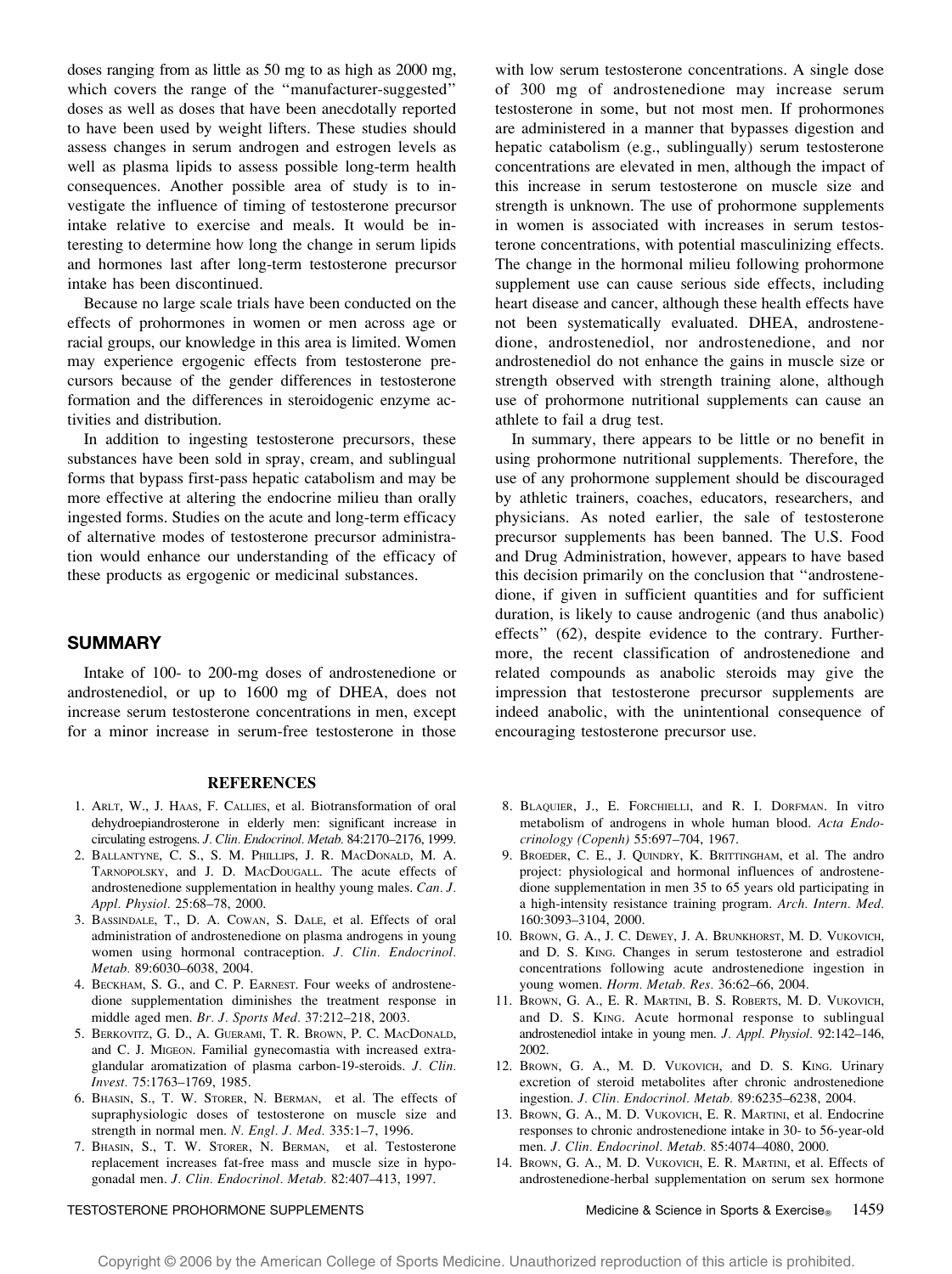concentrations in 30- to 59-year-old men. Int. J. Vitam. Nutr. Res. 71:293–301, 2001.

- 15. BROWN, G. A., M. D. VUKOVICH, E. R. MARTINI, et al. Endocrine and lipid responses to chronic androstenediol-herbal supplementation in 30 to 58 year old men. J. Am. Coll. Nutr. 20:520–528, 2001.
- 16. BROWN, G. A., M. D. VUKOVICH, T. A. REIFENRATH, et al. Effects of anabolic precursors on serum testosterone concentrations and adaptations to resistance training in young men. Int. J. Sport Nutr. Exerc. Metab. 10:340–359, 2000.
- 17. BROWN, G. A., M. D. VUKOVICH, R. L. SHARP, T. A. REIFENRATH, K. A. PARSONS, and D. S. KING. Effect of oral DHEA on serum testosterone and adaptations to resistance training in young men. J. Appl. Physiol. 87:2274–2283, 1999.
- 18. BROWN, W. J., M. D. BASIL, and M. C. BOCARNEA. The influence of famous athletes on health beliefs and practices: Mark McGwire, child abuse prevention, and androstenedione. J. Health Commun. 8:41–57, 2003.
- 19. BULUN, S. E. Clinical review 78: aromatase deficiency in women and men: would you have predicted the phenotypes? J. Clin. Endocrinol. Metab. 81:867–871, 1996.
- 20. CATLIN, D. H., B. Z. LEDER, B. AHRENS, et al. Trace contamination of over-the-counter androstenedione and positive urine test results for a nandrolone metabolite. JAMA 284:2618–2621, 2000.
- 21. CATLIN, D. H., B. Z. LEDER, B. D. AHRENS, C. K. HATTON, and J. S. FINKELSTEIN. Effects of androstenedione administration on epitestosterone metabolism in men. Steroids 67:559–564, 2002.
- 22. CHANG, S. S., B. IVEY, J. A. SMITH, B. J. ROTH, and M. S. COOKSON. Performance-enhancing supplement use in patients with testicular cancer. Urology 66:242–245, 2005.
- 23. COLKER, C. M., J. ANTONIO, and D. KALMAN. The metabolism of orally ingested 19-nor-4-androstene-3, 17-dione and 19-norandrostene-3, 17-diol in healthy, resistance-trained men. J. Strength Cond. Res. 15:144–147, 2001.
- 24. EARNEST, C. P., M. A. OLSON, C. E. BROEDER, K. F. BREUEL, and S. G. BECKHAM. In vivo 4-androstene-3, 17-dione and 4-androstene-3 beta, 17 beta-diol supplementation in young men. Eur. J. Appl. Physiol. 81:229–232, 2000.
- 25. FOMOUS, C. M., R. B. COSTELLO, and P. M. COATES. Symposium: conference on the science and policy of performance-enhancing products. Med. Sci. Sports Exerc. 34:1685–1690, 2002.
- 26. FORNEY, J. P., L. MILEWICH, G. T. CHEN, et al. Aromatization of androstenedione to estrone by human adipose tissue in vitro. Correlation with adipose tissue mass, age, and endometrial neoplasia. J. Clin. Endocrinol. Metab. 53:192–199, 1981.
- 27. FYSSAS, I., K. N. SYRIGOS, M. M. KONSTANDOULAKIS, et al. Sex hormone levels in the serum of patients with pancreatic adenocarcinoma. Horm. Metab. Res. 29:115–118, 1997.
- 28. GELLER, J. Rationale for blockade of adrenal as well as testicular androgens in the treatment of advanced prostate cancer. Semin. Oncol. 12:28–35, 1985.
- 29. GRAY, A., H. A. FELDMAN, J. B. MCKINLAY, and C. LONGCOPE. Age, disease, and changing sex hormone levels in middle-aged men: results of the Massachusetts Male Aging Study. J. Clin. Endocrinol. Metab. 73:1016–1025, 1991.
- 30. GRIFIN, J. E., and S. R. OJEDA. In: Textbook of Endocrine Physiology, 5th ed. New York: Oxford University Press, pp. 228–233, 2004.
- 31. HACKER, R., and C. MATTERN. Androstenedione Patent Application (Germany). Arrowdeen Ltd. DE 42:14953, 1995.
- 32. HORTON, R., and J. F. TAIT. Androstenedione production and interconversion rates measured in peripheral blood and studies on the possible site of its conversion to testosterone. J. Clin. Invest. 45:301–313, 1966.
- 33. INABA, M., and T. NAKAO. Conversion of 4-androstenediol and 5 androstenediol to testosterone, and conversion of dehydroepiandrosterone to 4-androstenediol by rat testis in vitro. Endocrinol. Jpn. 13:160–172, 1966.
- 34. JASUJA, R., P. RAMARAJ, M. R. PHONG, et al. Delta-4-androstene-3,

17-dione (4-androstenedione) binds androgen receptor, promotes myogenesis in vitro, and increases serum testosterone levels, fatfree mass, and muscle strength in hypogonadal men. J. Clin. Endocrinol. Metab. 2004.

- 35. KACHHI, P. N., and S. O. HENDERSON. Priapism after androstenedione intake for athletic performance enhancement. Ann. Emerg. Med. 35:391–393, 2000.
- 36. KAMBER, M., N. BAUME, M. SAUGY, and L. RIVIER. Nutritional supplements as a source for positive doping cases? Int. J. Sport Nutr. Exerc. Metab. 11:258–263, 2001.
- 37. KANAYAMA, G., A. J. GRUBER, H. G. POPE Jr., J. J. BOROWIECKI, and J. I. HUDSON. Over-the-counter drug use in gymnasiums: an underrecognized substance abuse problem? Psychother. Psychosom. 70:137–140, 2001.
- 38. KICMAN, A. T., T. BASSINDALE, D. A. COWAN, S. DALE, A. J. HUTT, and A. R. LEEDS. Effect of androstenedione ingestion on plasma testosterone in young women; a dietary supplement with potential health risks. Clin. Chem. 49:167–169, 2003.
- 39. KING, D. S., R. L. SHARP, M. D. VUKOVICH, et al. Effect of oral androstenedione on serum testosterone and adaptations to resistance training in young men: a randomized controlled trial. JAMA 281:2020–2028, 1999.
- 40. LABRIE, F., A. BELANGER, L. CUSAN, and B. CANDAS. Physiological changes in dehydroepiandrosterone are not reflected by serum levels of active androgens and estrogens but of their metabolites: intracrinology. J. Clin. Endocrinol. Metab. 82:2403–2409, 1997.
- 41. LABRIE, F., V. LUU, S. X. LIN, et al. The key role of 17 betahydroxysteroid dehydrogenases in sex steroid biology. Steroids 62:148–158, 1997.
- 42. LEDER, B. Z., D. H. CATLIN, C. LONGCOPE, B. AHRENS, D. A. SCHOENFELD, and J. S. FINKELSTEIN. Metabolism of orally administered androstenedione in young men. J. Clin. Endocrinol. Metab. 86:3654–3658, 2001.
- 43. LEDER, B. Z., K. M. LEBLANC, C. LONGCOPE, H. LEE, D. H. CATLIN, and J. S. FINKELSTEIN. Effects of oral androstenedione administration on serum testosterone and estradiol levels in postmenopausal women. J. Clin. Endocrinol. Metab. 87:5449-5454, 2002.
- 44. LEDER, B. Z., C. LONGCOPE, D. H. CATLIN, B. AHRENS, D. A. SCHOENFELD, and J. S. FINKELSTEIN. Oral androstenedione administration and serum testosterone concentrations in young men. JAMA 283:779–782, 2000.
- 45. LONGCOPE, C. Dehydroepiandrosterone metabolism. J. Endocrinol. 150 Suppl:S125–S127, 1996.
- 46. LONGCOPE, C., and S. E. FINEBERG. Production and metabolism of dihydrotestosterone in peripheral tissues. J. Steroid Biochem. 23:415–419, 1985.
- 47. LONGCOPE, C., T. KATO, and R. HORTON. Conversion of blood androgens to estrogens in normal adult men and women. J. Clin. Invest. 48:2191–2201, 1969.
- 48. MAHESH, V. B., and R. B. GREENBLATT. The in vivo conversion of dehydroepiandrosterone and androstenedione to testosterone in the human. Acta. Endrocrinol. 41:400–406, 1962.
- 49. MORALES, A. J., R. H. HAUBRICH, J. Y. HWANG, H. ASAKURA, and S. S. YEN. The effect of six months treatment with a 100 mg daily dose of dehydroepiandrosterone (DHEA) on circulating sex steroids, body composition and muscle strength in ageadvanced men and women. Clin. Endocrinol. (Oxf) 49:421–432, 1998.
- 50. MORALES, A. J., J. J. NOLAN, J. C. NELSON, and S. S. YEN. Effects of replacement dose of dehydroepiandrosterone in men and women of advancing age. J. Clin. Endocrinol. Metab. 78: 1360–1367, 1994.
- 51. MORTOLA, J. F., and S. S. YEN. The effects of oral dehydroepiandrosterone on endocrine-metabolic parameters in postmenopausal women. J. Clin. Endocrinol. Metab. 71:696–704, 1990.
- 52. NELSON, L. R., and S. E. BULUN. Estrogen production and action. J. Am. Acad. Dermatol. 45:S116–S124, 2001.
- 53. NESTLER, J. E., C. O. BARLASCINI, J. N. CLORE, and W. G. BLACKARD. Dehydroepiandrosterone reduces serum low density